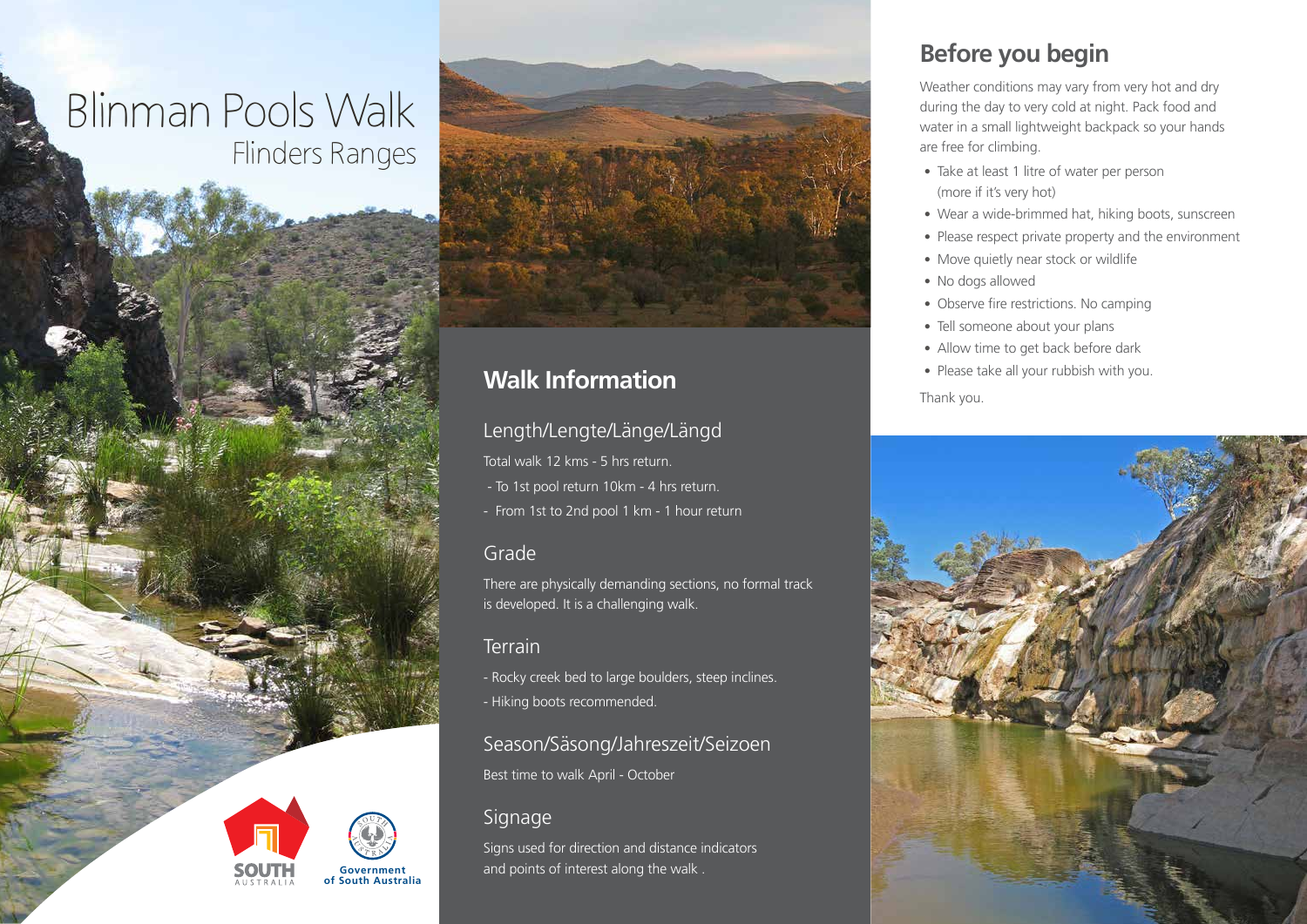





### **The walk**

*h* through beautiful rugged country. In some places, sheer<br>cliffs rise almost straight up from the smallbod, providing *0* a spectacular backdrop. Beginning your walk at Angorichina Village, you'll follow the Parachilna and Blinman Creeks, as they wind their way cliffs rise almost straight up from the creekbed, providing

# **Local wildlife**

You should see lots of euros (small kangaroos), you may spot some white cockatoos, parrots and galahs, and if you're very quiet and very lucky you could come across some wild ducks on the pools. Meanwhile, high above soars the wedgetailed eagle.

# **'The Dairy'**

About 20 minutes into the walk, you'll notice three dugouts on your left. These have been nicknamed 'The Dairy' by locals. The story goes that early this century, a family from Mt Mary Mine lived in the first dugout and kept their milking goats in the other two.

## **Blinman Pools**

The Blinman Pools are named after Robert 'Pegleg' Blinman. Pegleg was a shepherd at Angorichina Station until 1859 when he discovered a seam of copper and decided to make his fortune as a miner. The mine operated intermittently for 30 years, and in its time was the biggest workings north of Burra. The two spring-fed creeks keep the first pool filled with water all year round. The second pool is low in summer, but after big rains it can fill up to 3 metres. At these times, the cool green waters stretch about 20-30 metres across. The Blinman Pools, with their pretty waterfalls, have been popular picnic spots since the 1800s.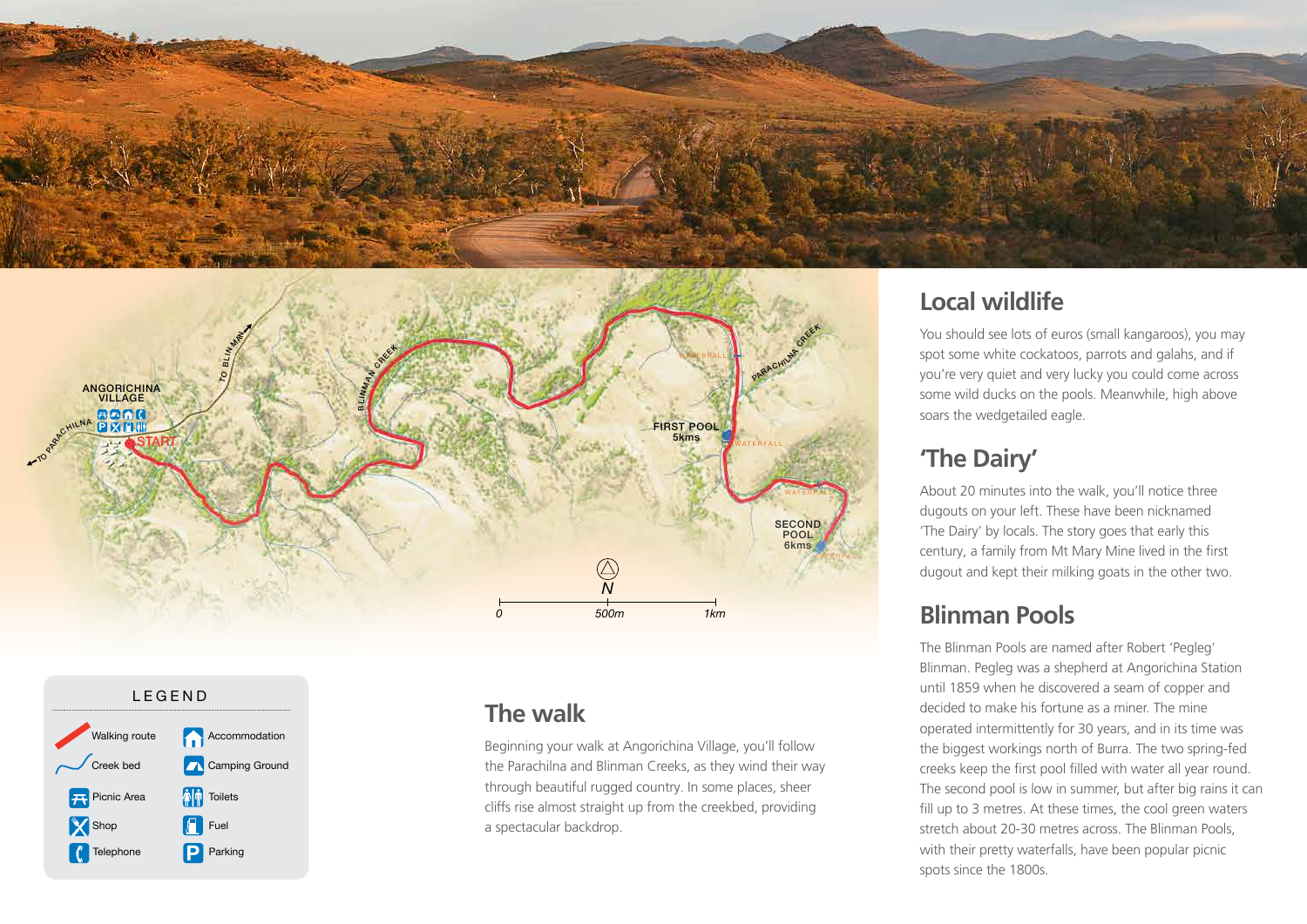# **Angorichina Village**

Angorichina Village was orginally established in 1927 as a hostel. Returned soldiers, suffering from tuberculosis, found the dry, rarified air of this region was just what the doctor ordered. Today the Village is a comfortable place to stay and a good base camp for the Blinman Pools Walk. Other accommodation and access to the pools, is available through 'Alpana' station the property where the pools are located.

# **Heysen country**

Early into the walk, you'll notice black oaks as well as the northern cypress pine trees. The miners favoured these pines because they were termite resistant - you can still see some of their original sawpits along the creek. Majestic River Red gums will provide you with welcome shade along he way some are up to 300 years old with trunks 3 metres in diameter.





# **Getting there**

Blinman Pools are located 520km North of Adelaide. The trail begins at Angorichina Village, look for the trail shelter. Angorichina Village is located between Blinman and Parachilna.

# **Places to stay**

The Flinders Ranges has a wide variety of accommodation available including country pubs, motel/resorts, camping grounds and homesteads. You'll find accommodation close to the Blinman Pools walk at locations such as Parachilna, Blinman, Angorichina Village, Wilpena and Alpana Station.

For further information, please contact the South Australian Visitor & Travel Centre on 1300 655 276.



### **For more information**

**South Australian Visitor & Travel Centre** 1300 588 140 or visit ww.southaustralia.com

Alpana Station Tours (08) 8648 4626 Angorichina Tourist Village (08) 8648 4842 Leigh Creek Visitor Information Centre (08) 8675 2723 Hawker Visitor Information Centre (08) 8648 4022 (Free call 1800 777 880) Wilpena Pound Visitor Information Centre 1800 805 802

> **Special thanks to the Henery family, on whose property Alpana Station the Blinman Pools Walk is situated.**